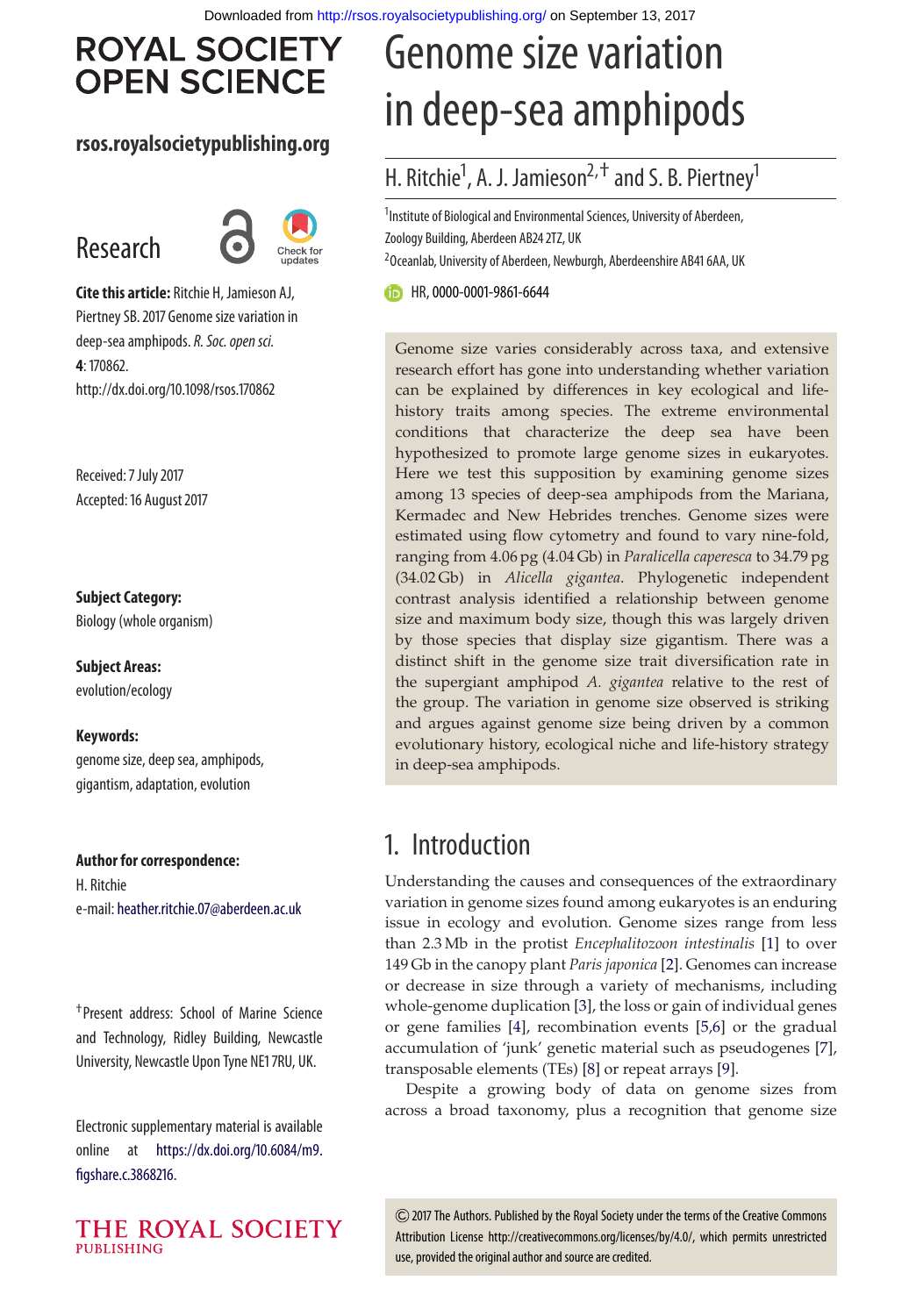**2**

variation is at least partly determined by natural selection, there is still little consensus on the underlying ecological [\[10\]](#page-7-9) or environmental [\[11\]](#page-7-10) drivers of genome size. Indeed, the lack of any overarching phylogenetic signature for genome size, and the high variation that can occur within taxonomic lineages, suggests that genome size diversity is a consequence of multiple factors with varying influence in different taxa and in different habitats. Notwithstanding, multiple hypotheses have been proposed that attempt to provide a general explanation or single driver for genome size in particular taxonomic groups. The majority of focus has been on the interrelationships between genome size, nuclear envelope size, cell size and body size, and the ecological or physiological traits that can influence one or more of these individual components [\[12\]](#page-7-11).

There are well-established positive relationships between genome size and nucleus size, and between nucleus size and cell size in all major taxonomic groups. It has been suggested that these are a consequence of large cells requiring large genomes for structural reasons, and larger cells necessitating larger nuclei to maintain efficient transport of mRNA into the cytoplasm [\[13\]](#page-8-0). Similarly, there are established links between key ecological, physiological and life-history traits and cell size that could have downstream effects on genome size evolution and diversity. For example, fast growth rate and high metabolic rates of species with r-selected life-history traits can select for small cell size through mechanical constraints associated with faster cell replication and metabolic activity, and/or a requirement to allocate phosphorous from DNA to RNA because of the demand for ribosomes to allow protein synthesis during rapid growth [\[14,](#page-8-1)[15\]](#page-8-2). Both scenarios would then predict small genome sizes, which is indeed a characteristic feature of r-selected species [\[12](#page-7-11)[,16\]](#page-8-3).

These logical links between life history, cell size and genome size are readily observed in amphipod crustaceans. There is a 460-fold variation in crustacean genome sizes [\[17\]](#page-8-4) and 100-fold variation within the amphipods [\[18\]](#page-8-5), which reflects the wide range of marine, semi-terrestrial and freshwater habitats the taxa occupy. This has facilitated attempts to establish links between ecological or evolutionary constraint with genome size. For example, in several arctic species of amphipods, the reduced temperature lowers metabolic activity and growth rate relative to sub-polar and temperate regions. This would predict larger than average genome size and this has been largely shown to be the case [\[18\]](#page-8-5). Indeed, the largest crustacean genome is found in the arctic amphipod *Ampelisca macrocephola* [\[18\]](#page-8-5).

Here we expand our understanding of the extent to which genome size can be considered a determinant of life-history, or vice versa, in Crustacea by providing, (to our knowledge), the first reports of genome sizes for deep-sea lyssianassoid amphipods collected from bathyal (1000–3000 m), abyssal (3000–6000 m) and hadal (6000 to approx. 11 000 m) depths. All aspects of the ecology and life history of the deep-sea amphipods would predict that they possess large genome sizes. In the classical r-K-A life-history continuum [\[19,](#page-8-6)[20\]](#page-8-7) the deep-sea amphipods are categorized as adversity or 'A-selected' species as a result of their low fecundity, slow development rate and by occupying ecological niches in poorly productive but predictable environments [\[21\]](#page-8-8). As with the arctic species, this would predict low metabolic rates, large cells and concomitantly large genomes.

Moreover, it has also been suggested that with the reduced temperature and increased hydrostatic pressure associated with greater ocean depth there should be an increase in cell size and life span in exactly the same way that Bergmann's principle generates the eco-geographical pattern of larger body size at higher latitude [\[22\]](#page-8-9). This would, in turn, also predict larger genome sizes in the amphipods relative to their shallow water equivalents. Indeed, this deep-sea extension of Bergmann's rule has been considered to generate the size gigantism characteristic of some deep-sea amphipods, notably in the genus *Eurythenes* [\[23\]](#page-8-10) and more obviously the 'supergiant' amphipod *Alicella gigantea* [\[24\]](#page-8-11) that can grow to lengths of over 25 cm.

The high hydrostatic pressures that define the deep-sea environment are also posited to drive large genome sizes [\[25](#page-8-12)[,26\]](#page-8-13). It is well recognized that the deep sea has been colonized multiple times from shallower waters following climate-induced dysoxic mass extinction events [\[27](#page-8-14)[,28\]](#page-8-15). The physiological effects of high hydrostatic pressure will limit the extent of range expansion of shallow water species, and those pioneer species that do reach the deep sea will have experienced an environmental stress that, among other things, disrupts the epigenetic control of TEs leading to TE proliferation and increased genome size [\[29–](#page-8-16)[31\]](#page-8-17).

Here we directly test the hypothesis that deep-sea amphipods have large genomes. We use flow cytometry to estimate genome sizes across 13 species of the Lysianassoidea from the Kermadec, Mariana and New Hebrides trenches and examine results in a phylogenetically controlled way to identify ecological and life-history correlates of genome size. We compare genome sizes with a broader range of amphipods, with particular recourse to key studies that have characterized genome sizes in arctic species [\[18\]](#page-8-5) and across the depths of Lake Baikal [\[32\]](#page-8-18).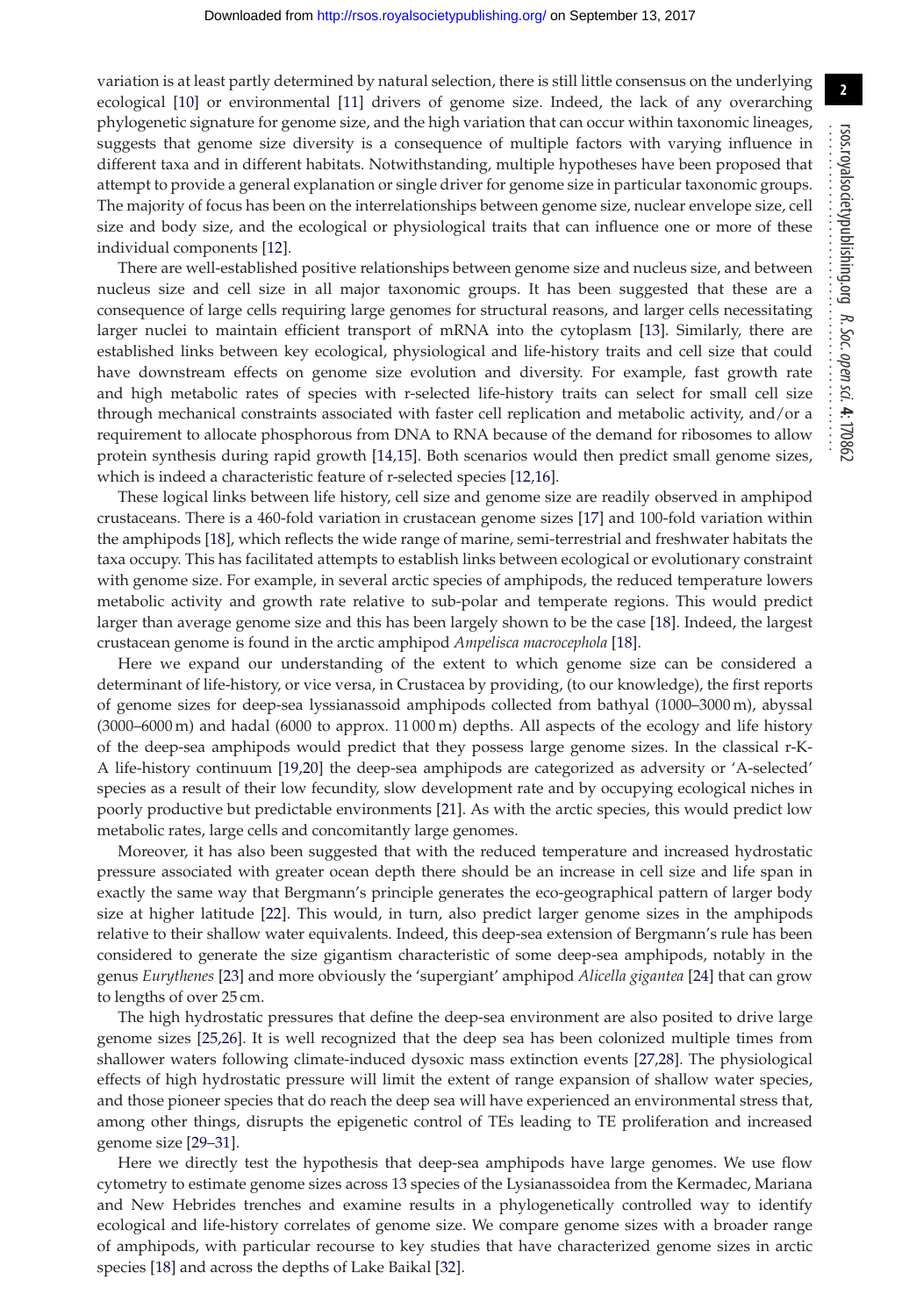## 2. Material and methods

#### 2.1. Sample collection

Amphipods were collected over the course of three research cruises: in 2013 to the Kermadec Trench (approx. 26°43' S 175°11' W), New Hebrides Trench (approx. 21°13' S 168°14' E) and South Fiji Basin (approx. 24°58′ S 171°3′ E); and in 2014 to the Mariana Trench (approx. 18°49′ N 149°50′ E). In all cases an autonomous, full ocean depth rated lander vehicle was deployed to the seafloor at various depths (for details see [table 1\)](#page-3-0) which incorporated small baited funnel traps for sample collection [\[33\]](#page-8-19). Upon recovery of the lander vehicle, samples were frozen in liquid nitrogen and stored at −80°C.

#### 2.2. Phylogenetic reconstruction

Species were identified and phylogenetic relationships were ascertained based upon DNA sequence variation at two mitochondrial (COI and 16S rDNA) and one nuclear (18S rDNA) loci, according to Ritchie *et al*. [\[33\]](#page-8-19). In total, amphipod samples were sorted into 13 species and eight genera belonging to six families, all within the Lysianassoidea superfamily.

DNA sequence electropherograms were examined in MEGA v. 6.0.5 [\[34\]](#page-8-20) and nucleotide alignments were made using webPRANK [\[35\]](#page-8-21). Individuals were identified to species or genus level using default parameters on NCBI BLASTn [\[36\]](#page-8-22). All species returned a 99–100% identity match to a BLAST hit with the exception of the unknown amphipod which returned positive matches to Lysianassoidea amphipods but without a high enough identity match to confidently assign it to either species or genus level.

For phylogenetic reconstruction the optimal evolutionary model for the dataset was identified using JMODELTEST 2.1.6 [\[37\]](#page-8-23) using both the Akaike information criterion (AIC) and the Bayesian information criterion (BIC). Both AIC and BIC identified the general time-reversal substitution model ( $GTR + I + G$ ) for COI and 18S rDNA, and the Hasegawa, Kishino and Yano model (HYK + G) as the best-fit model for the 16S rDNA dataset. Phylogenetic reconstruction was conducted using a Bayesian approach in \*BEAST [\[38\]](#page-8-24) where the analysis was given two runs each for 50 000 000 generations sampling 500 000 trees (every 100 generations) using the models of sequence evolution estimated by JMODELTEST but with the parameters estimated by \*BEAST and *Lanceola* sp. was included as the outgroup. The first 150 000 trees were discarded as burn-in where the partition frequencies among the remaining trees gives the posterior probabilities to provide an estimate of clade credibility. Convergence of both runs was evaluated using TRACER v. 1.4.1 [\[39\]](#page-8-25). Trees were visualized using FIGTREE v. 1.4.2 [\[40\]](#page-8-26).

#### 2.3. Genome size estimation

Nuclear genome sizes were estimated using a flow cytometry approach where individual cell suspensions were prepared using a standard protocol [\[41\]](#page-8-27) using whole amphipods in 1 ml of ice-cold Galbraith buffer [\[42\]](#page-8-28). Replicate estimates for individual species were conducted where possible [\(table 1\)](#page-3-0). Owing to the high lipid content of deep-sea amphipods preparations were centrifuged at ×800*g* for 10 m to pellet cells and allow for the removal of the buffer suspension containing the unwanted lipids. Pelleted cells were re-suspended in 1 ml of phosphate-buffered saline (PBS) and stored at 4°C.

Chicken erythrocyte nuclei (CEN) from *Gallus gallus domesticus* were added to cell suspensions as an internal size standard and co-stained using propidium iodide at a final concentration of 50 ppm before incubation in the dark for 20 m at 4°C. Relative fluorescence of co-stained nuclei of samples were quantified using a FACSCalibur flow cytometer (BD Biosciences, USA) with an argon-ion laser emitting 15 mW of light at 488 nm. A minimum of 10 000 nuclei per sample were measured using CELL PROQUEST software (BD Biosciences).

The relative fluorescence of nuclei peaks of interest were isolated using BD FACSDIVA v. 7.0 software (BD Biosciences, NJ, USA). Haploid nuclear DNA content (*C*-value) of the samples were estimated from the fluorescence intensity of the sample and internal size standard using the haploid genome size of CENs which is 1.25 pg. *C*-values were subsequently converted into genome sizes using the standard conversion of  $1 \text{ pg} = 978 \text{ Mb}$  as described in [\[43\]](#page-8-29).

#### 2.4. Statistical analysis

#### 2.4.1. Diversification rate analysis

To examine the patterns of diversification rate variation in genome size we used Bayesian analysis of macroevolutionary mixtures (BAMM) [\[44\]](#page-8-30) and the R package BAMMtools [\[45\]](#page-8-31). Tree appropriate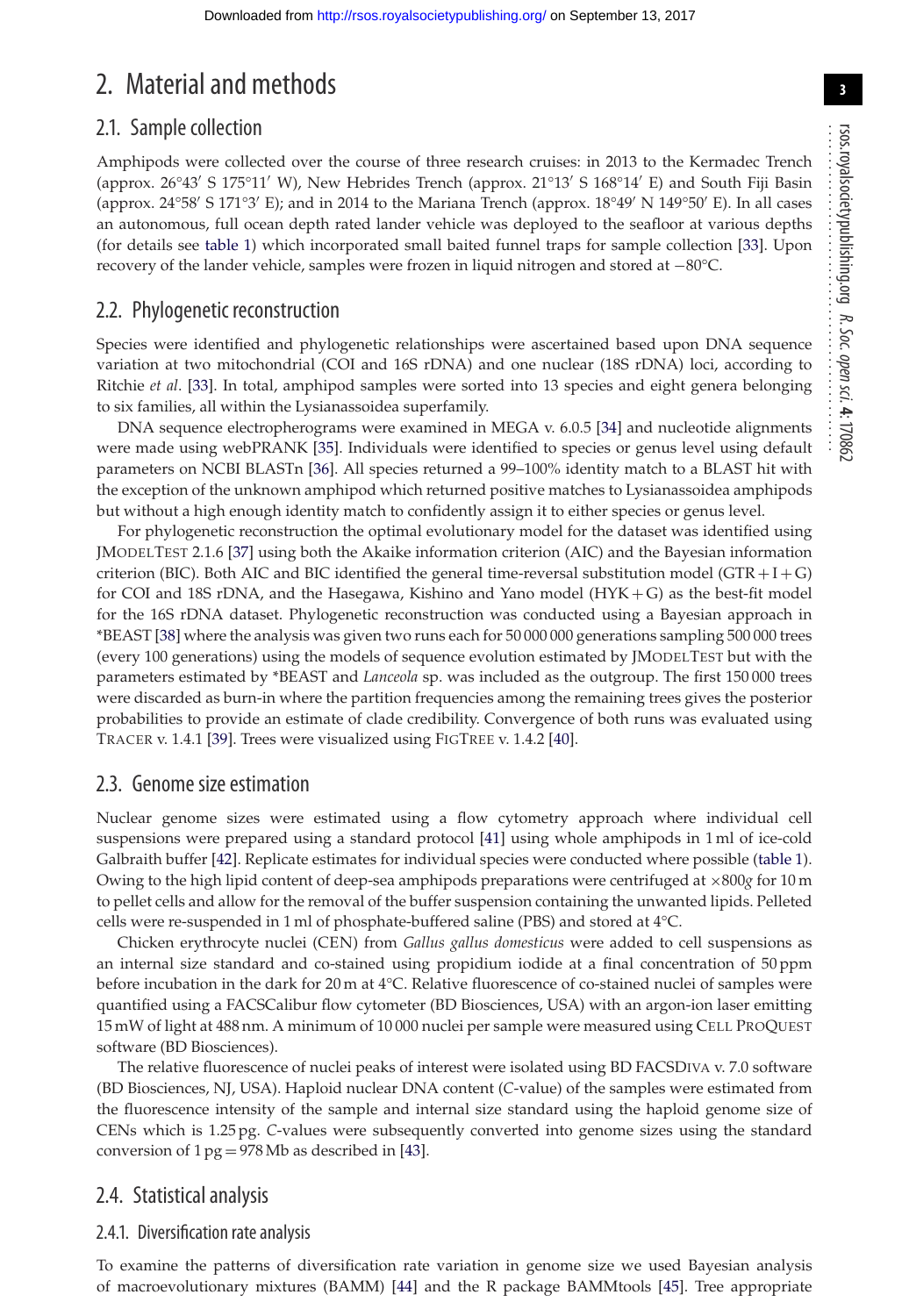Table 1. Table of 13 deep-sea amphipod species with calculated C-values, associated GenBank Accession Numbers and ecological data. (Ecological data were compiled from data in this study and wider literature.)

<span id="page-3-0"></span>

|                                        |                       | genome    | GenBank accession numbers                                                                                                                                                                                                                                                                                                                                           |                                                                                                           |                                                                                                                                                   | depth                                                                                                                                                   | nax. depth           | median     | max.body                                              |
|----------------------------------------|-----------------------|-----------|---------------------------------------------------------------------------------------------------------------------------------------------------------------------------------------------------------------------------------------------------------------------------------------------------------------------------------------------------------------------|-----------------------------------------------------------------------------------------------------------|---------------------------------------------------------------------------------------------------------------------------------------------------|---------------------------------------------------------------------------------------------------------------------------------------------------------|----------------------|------------|-------------------------------------------------------|
| species                                | $C$ -value $\pm$ s.e. | size (Gb) | 165                                                                                                                                                                                                                                                                                                                                                                 | ē                                                                                                         | 18S                                                                                                                                               | tange (m                                                                                                                                                | $\widehat{\epsilon}$ | depth (m)  | ength (mm                                             |
| anceola sp.                            |                       |           |                                                                                                                                                                                                                                                                                                                                                                     |                                                                                                           |                                                                                                                                                   |                                                                                                                                                         |                      |            |                                                       |
| Abyssorchomene sp.                     |                       | 9.59      |                                                                                                                                                                                                                                                                                                                                                                     |                                                                                                           |                                                                                                                                                   |                                                                                                                                                         |                      |            |                                                       |
| Abyssorchomene chevreuxi               | 16.46<br>ا            | 16.10     |                                                                                                                                                                                                                                                                                                                                                                     |                                                                                                           |                                                                                                                                                   |                                                                                                                                                         |                      |            | $\equiv$                                              |
| Abyssorchomene distinctus <sup>a</sup> | $5.30 \pm 0.04$       | 14.96     |                                                                                                                                                                                                                                                                                                                                                                     |                                                                                                           |                                                                                                                                                   |                                                                                                                                                         |                      |            | ∣≠                                                    |
| Unidentified amphipod                  | း<br>၁.09             | 8.89      |                                                                                                                                                                                                                                                                                                                                                                     |                                                                                                           |                                                                                                                                                   |                                                                                                                                                         |                      |            | Ħ                                                     |
| Alicella gigantea <sup>a</sup>         | $34.79 \pm 1.43$      | 84.02     | $\begin{array}{l} \textsf{KP}456062\\ \textsf{K0034333}\\ \textsf{K0034329}\\ \textsf{K003429}\\ \textsf{K003429}\\ \textsf{K003430}\\ \textsf{K003430}\\ \textsf{K003430}\\ \textsf{K003431}\\ \textsf{K003431}\\ \textsf{K003431}\\ \textsf{K003420}\\ \textsf{K003420}\\ \textsf{K003422}\\ \textsf{K003422}\\ \textsf{K003424}\\ \textsf{K003424}\\ \textsf{K0$ | KPT9953<br>KS65238<br>KPT3882<br>KPT3884<br>KPT3893<br>KPT3957<br>KPT3957<br>KPT3906<br>KPT3906<br>KPT397 | KI372894<br>KS65242<br>KS652434 (ST22800)<br>KS65243 (ST22800)<br>KS65244 (ST22800)<br>KS65244 (ST22800)<br>KS65244 (ST22800)<br>KS6524 (ST22800) | $\frac{100}{2000}$ $\frac{1000}{200}$ $\frac{1000}{200}$ $\frac{1000}{200}$ $\frac{1000}{200}$ $\frac{1000}{200}$ $\frac{1000}{200}$ $\frac{1000}{200}$ |                      |            | $\frac{1}{2}$ is a set of set of set of $\frac{1}{2}$ |
| Cyclocaris sp.                         | 4.73                  | 4.62      |                                                                                                                                                                                                                                                                                                                                                                     |                                                                                                           |                                                                                                                                                   |                                                                                                                                                         |                      |            |                                                       |
| Eurythenes magellanicus <sup>a</sup>   | $8.35 \pm 0.74$       | 17.95     |                                                                                                                                                                                                                                                                                                                                                                     |                                                                                                           |                                                                                                                                                   |                                                                                                                                                         |                      |            |                                                       |
| Eurythenes maldororª                   | $18.86 \pm 3.56$      | 18.45     |                                                                                                                                                                                                                                                                                                                                                                     |                                                                                                           |                                                                                                                                                   |                                                                                                                                                         |                      |            |                                                       |
| Hirondellea dubia <sup>a</sup>         | $.74 \pm 0.56$        | 4.64      |                                                                                                                                                                                                                                                                                                                                                                     |                                                                                                           |                                                                                                                                                   |                                                                                                                                                         |                      |            |                                                       |
| Paracallisoma sp.                      | 9.54                  | 19.11     |                                                                                                                                                                                                                                                                                                                                                                     |                                                                                                           |                                                                                                                                                   |                                                                                                                                                         |                      |            |                                                       |
| Paralicella caperesca <sup>a</sup>     | $-0.54$               |           |                                                                                                                                                                                                                                                                                                                                                                     |                                                                                                           |                                                                                                                                                   |                                                                                                                                                         |                      |            |                                                       |
| Paralicella tenuipes <sup>a</sup>      | $.13 \pm 0.59$        |           |                                                                                                                                                                                                                                                                                                                                                                     |                                                                                                           |                                                                                                                                                   |                                                                                                                                                         |                      |            | $\frac{1}{4}$                                         |
| Valettietta anacantha                  |                       |           |                                                                                                                                                                                                                                                                                                                                                                     | (P713950                                                                                                  |                                                                                                                                                   |                                                                                                                                                         |                      | <b>дой</b> | i p                                                   |
| aSamples with replicates               |                       |           |                                                                                                                                                                                                                                                                                                                                                                     |                                                                                                           |                                                                                                                                                   |                                                                                                                                                         |                      |            |                                                       |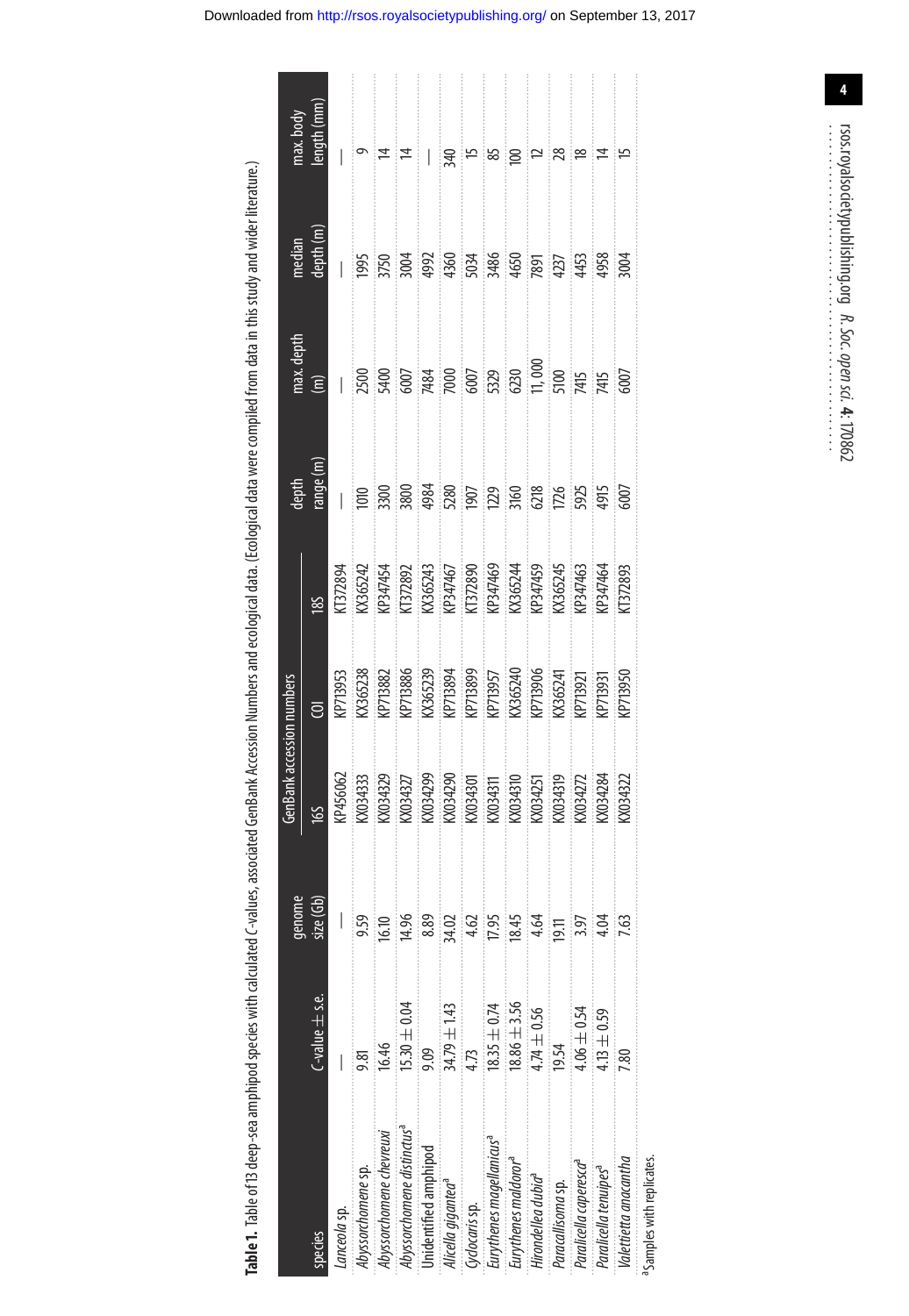rate prior parameters were determined using the setBAMMpriors function in BAMMtools before two separate rjMCMC runs were conducted in BAMM. Each BAMM analysis was run for 10 000 000 generations where parameters were sampled every 50 000 generations and the first 100 000 generations were discarded as burn-in. MCMC runs were checked for convergence. The credible shifts and net diversification rates across the tree were computed using BAMMtools. It was not possible to account for incomplete lineage sampling as there are no diversity estimates available for Lysianassoidea amphipods although the samples investigated cover a good spread of the known diversity.

#### 2.4.2. Independent contrast analysis

Independent contrast analysis is used to transform phylogenetic information into independent values that can be used to detect co-variance between traits or variables of interest. Here Felsenstein's independent contrasts method [\[46\]](#page-8-32) was used to examine correlations between genome size (pg), depth range (m), maximum depth (m), median depth (m) and maximum body length (mm) while controlling for the influence of phylogenetic signal. Phylogenetically independent contrasts were conducted using PDAP v. 1.07 (Phenotypic Diversity Analysis Package) [\[47\]](#page-8-33) implemented within MESQUITE v. 3.04 [\[48\]](#page-8-34).

#### 2.4.3. Regression analysis

Linear regressions were also implemented to examine relationships between genome size (pg), maximum depth (m) and maximum body length (mm) across a range of amphipod species including those from the deep sea, arctic and Lake Baikal. Genome sizes, maximum depths and maximum body lengths for each species were collated from data collected in this study and taken from the wider literature (electronic supplementary material, table S1).

### 3. Results

#### 3.1. Genome size estimation

Haploid genome size estimates for the 13 Lysianassoidea amphipod species examined in this study are presented in [table 1.](#page-3-0) In total, genome sizes varied nine-fold from 4.06 ± 0.54 pg in *Paralicella caperesca* to 34.79 ± 1.43 pg in *A. gigantea*. The mean genome size across the species was 11.28 pg (11.03 Gb).

#### 3.1.1. Diversification rate analysis

All 13 species were successfully sequenced at 250 bp of the mitochondrial 16S rRNA gene, 627 bp of the COI gene and 599 bp of the 18S gene for a combined amplicon length of 1476 bp. GenBank accession numbers are provided in [table 1](#page-3-0) and a coalescent Bayesian tree is given in [figure 1.](#page-5-0)

The BAMM diversification analysis reached a stationary state before 500 000 generations in both independent runs and using a Poisson prior (PP) of 1.0 it identified the most probable number of genome size diversification rate shifts was estimated as 1 (PP = 0.39) followed by 2 (PP = 0.21) and 0 (PP = 20). The mean phylorate plot shows an increase in mean diversification rate for genome size at the branch of the 'supergiant' *A. gigantea* (depicted as a star in [figure 1\)](#page-5-0). Individual rate-shift configurations sampled by BAMM were also investigated. The most probable scenario sampled showed a significant rate increase at the *A. gigantea* branch (PP = 0.59) and the remainder of the scenarios samples showed no significant rate changes across the phylogeny ( $PP = 0.41$ ).

A macroevolutionary cohort matrix of BAMM analyses for genome size evolution shows the pairwise probabilities that species share a common macroevolutionary rate regime [\(figure 2\)](#page-5-1). There is a relatively high probability of shared rate regimes across the whole Lysianassoidea superfamily with the exception of *A. gigantea* which has a distinct macroevolutionary rate regime. Within the Lysianassoidea there are also groups that have higher than average pairwise probabilities of shared rate regimes. All species within the *Abyssorchomene* group have a high probability of shared rate regimes with each other and the unknown amphipod species which is likely to be another *Abyssorchomene* species given its phylogenetic placement. Both *Paralicella* species have a high probability of shared rate regimes with *Valettietta anacantha*. Both *Eurythenes* species also have a high probability of shared rate regimes between themselves and with *Paracallisoma* sp.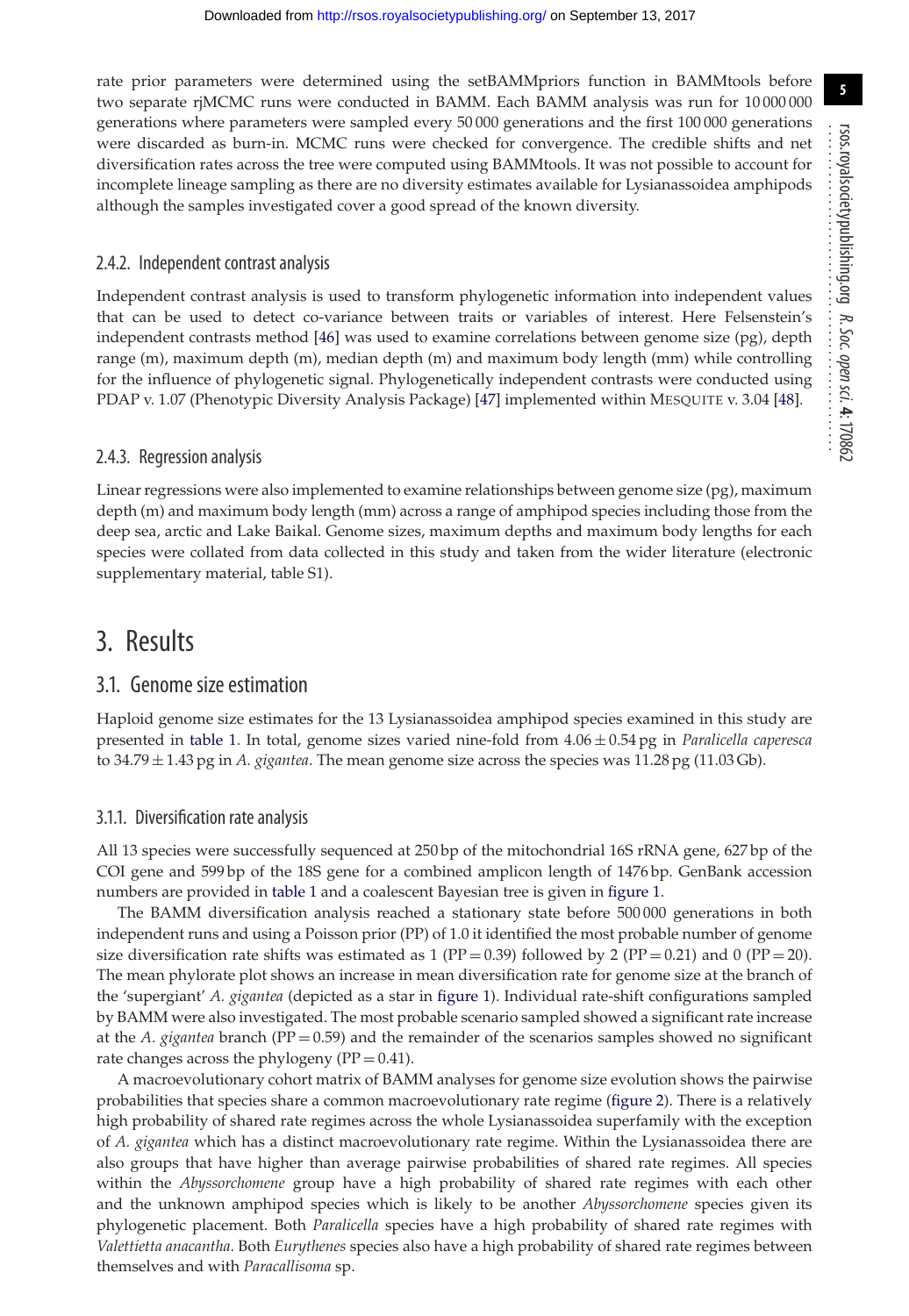<span id="page-5-0"></span>

<span id="page-5-1"></span>**Figure 1.** Mean phylorate plot for genome size evolution in Lysianssoidea amphipods using the BAMM MCC phylogeny is overlaid on the \*BEAST phylogeny where branch colours indicate instantaneous rates of phenotypic evolution with rates divided into bins using the Jenks natural breaks method. The distinct shift configuration is indicated by a star where the shift was shown in the majority of the shift configurations sampled during simulation of the posterior ( $f = 0.59$ ). Estimated C-values (pq) for the amphipods are also plotted.



**Figure 2.** Macroevolutionary cohort matrix for genome size evolution in Lysianassoidea amphipods where each cell shows the pairwise probability that two species shares a common macroevolutionary rate regime. Pairwise probabilities are shown using a temperature scale from blue ( $p = 0$ ) to red ( $p = 1$ ). The BAMM MCC phylogeny is shown on the left and top of the cohort matrix for reference but the pairwise probabilities are calculated from a sample of trees from the posterior distribution of topologies and branch lengths.

#### 3.1.2. Independent contrast analysis

Within the deep-sea amphipods a phylogenetically independent contrast analysis showed no strong or significant interactions between genome size and depth range  $(r = 0.063, p > 0.05)$ , maximum depth  $(r=0.019, p>0.05)$  or median depth  $(r=0.075, p>0.05)$ . A significant correlation was shown between genome size and maximum body length (*r* = 0.890, *p <* 0.001) however when the 'supergiant' amphipod *R. Soc.*

 *open*

 *sci.* **4**: 170862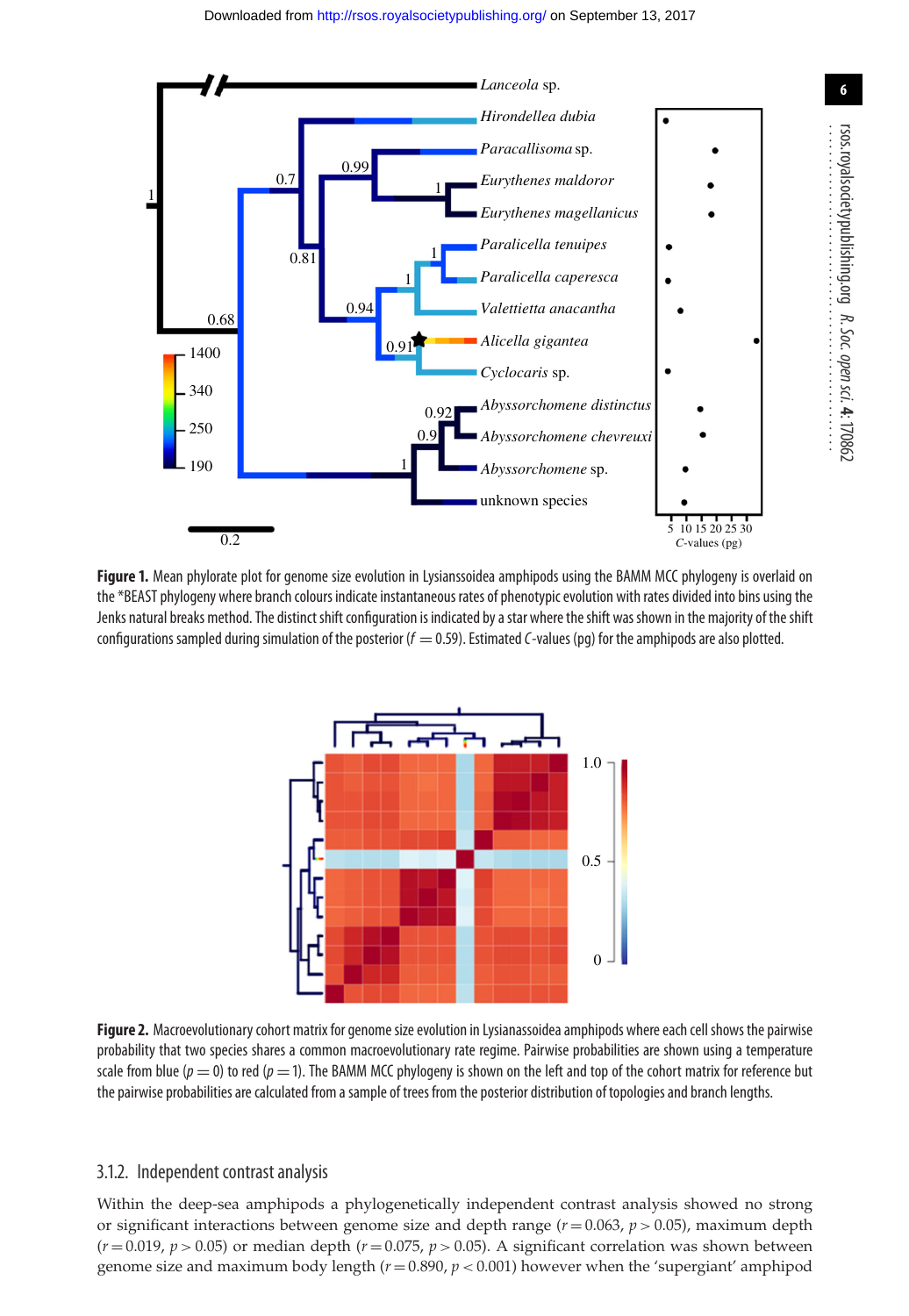*A. gigantea* was removed from the analysis the strength of this correlation was reduced  $(r = 0.504,$  $p = 0.09$ ).

#### 3.1.3. Regression analysis

The deep-sea amphipods do not have a larger genome size relative to other amphipods groups that have been studied (electronic supplementary material, figure S1). The average genome size of deep-sea amphipods was smaller than the arctic species ( $t_9 = -1.18$ ,  $p = 0.27$ ) but greater than the freshwater Lake Baikal species ( $t_{12} = 2.80$ ,  $p = 0.01$ ). Arctic species also exhibited greater genome sizes than Lake Baikal species  $(t_7 = 2.17, p = 0.07)$ .

Overall the positive relationship between genome size and body size shown for the deep-sea amphipods is retained across all the amphipod species  $(R^2 = 0.3067)$  (electronic supplementary material, figure S2). However, a positive relationship between genome size and maximum depth is also shown  $(R^2 = 0.3409)$ , though this is primarily driven by the amphipods from Lake Baikal (electronic supplementary material, figure S3).

### 4. Discussion

The salient finding of this study is that there is considerable genome size variation within the deepsea Lysianassoidea amphipods. Among the 13 species examined there is a nine-fold change in genome size ranging from 4.06 pg (3.97 Gb) in *P. caperesca* to 34.79 pg (34.02 Gb) in *A. gigantea*. The mean genome size across the species was 11.28 pg (11.03 Gb). Given that the majority of all animal genomes recorded are less than 5 pg (4.89 Gb) and genomes over 10 pg (9.78 Gb) are considered to be large [\[49\]](#page-8-35), then among these deep-sea amphipods analysed here there are six large genomes, five small genomes and two of intermediate size. Genome sizes for previously recorded amphipod species range from 0.94 pg (0.92 Gb) to 64.62 pg (63.33 Gb) with a mean genome size of 9.08 pg (8.89 Gb). This places the deep-sea Lysianassoidea amphipods at the larger end of genome size spectrum for amphipods.

As such, while there are clearly some large genomes among the deep-sea amphipods, large genome sizes are not a characteristic of the group. While their average genome size is larger than the amphipods in the freshwater Lake Baikal this is not true for the average genome size observed in arctic environments. This is sufficient to reject the hypothesis that genome size is determined by their common position in the r-K-A life-history continuum or an equivalent ecological niche in the extreme deep-sea environment.

It was predicted that the low temperature [\[22\]](#page-8-9), high hydrostatic pressure [\[25](#page-8-12)[,26\]](#page-8-13) and A-selected lifehistory would select for large genome sizes across the group, but this is clearly not the case. Even among sympatric pairs of deep-sea species there is a large range of genome sizes suggesting an absence of a dominant environment variable influencing genome size. Moreover, independent contrast analysis found no relationship with depth which might have been expected if hydrostatic pressure was the primary selection pressure driving large genome sizes. Indeed, the patterns observed are somewhat counterintuitive given that the deepest living amphipod *Hirondellea dubia* has a small genome size of 4.74 pg at approximately 11 000 m whereas *Eurythenes magellanicus* has a genome size of 18.35 pg with a maximum known depth of 5329 m.

There was clear genome size rate diversification in genome size evolution across the group, with *A. gigantea* showing an enhanced rate of phenotypic evolution at a relatively derived position in the overall phylogeny. This is consistent with the conjecture that larger genomes are secondarily derived from smaller genomes [\[26\]](#page-8-13), though this does not appear to be a consistent feature across the phylogeny, nor does it shed light on the processes that underpin genome size increase.

One clear pattern that was apparent both in deep-sea species and in the broader amphipod group was the positive relationship between genome size and body size [\[22,](#page-8-9)[50\]](#page-8-36). The two genera that exhibit size gigantism had considerably larger genomes, with the giant amphipods *Eurythenes* spp. that reach maximum body sizes of 85 and 100 mm [\[51\]](#page-8-37) having intermediate-large genome sizes of 18.35 and 18.86 pg, respectively, and the 'supergiant' amphipod *A. gigantea* with a maximum body size of 340 mm ([\[52\]](#page-8-38) in [\[53\]](#page-8-39)) having a large genome size of 34.79 pg. The majority of the Lysianassoidea are considerably smaller than *Eurythenes* and *Alicella* with average body sizes of approximately 9–14 mm and the majority of these having smaller genomes below 10 pg. If the largest species, *A. gigantea,* is removed from the analysis the relationship becomes marginal and certainly for the smaller bodied amphipods there is no clear relationship between body size and genome size. This is in accordance with the assertion that *A. gigantea* has an accelerated genome size diversification rate which is significantly distinct from the remainder of the Lysianassoidea.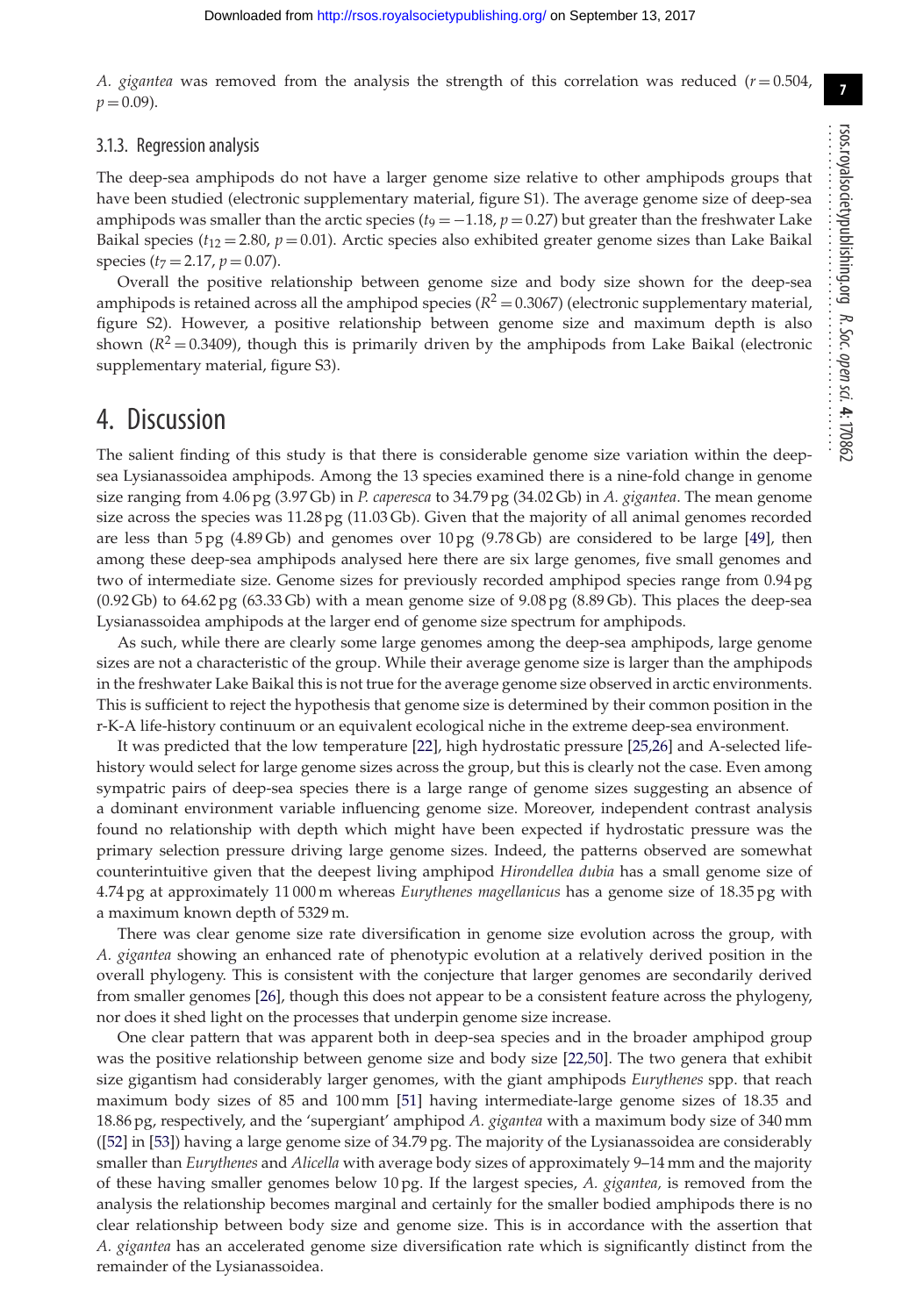Flow cytometry provides a rapid, economical and accessible approach for investigating genome size variation across taxa, but current data do not encompass a wide enough range of species and habitats, and it provides limited information on the changes in genome content and structure that drives the observed diversity [\[54\]](#page-8-40). Understanding the patterns and drivers of genome size evolution in deep-sea amphipods would benefit from the addition of phylogenetically similar shallow water counterparts to allow more extensive comparisons to be made. Another challenge moving forward is to establish whether the variation observed for the Lysianassoidea amphipods reflects changes in gene content, is a consequence of gene duplication or is influenced by the occurrence of TEs. Generally, the latter might be expected to be a major driver given the extreme and stressful environmental conditions associated with the deep sea. This might result in the increase of TEs associated with the disruption of epigenetic control [\[55](#page-8-41)[–57\]](#page-8-42). Indeed, a growing body of genomic data available for *Paralicella tenuipes* [\[58\]](#page-8-43) has shown both the presence of copia retrotransposons and evidence for several duplication events for two important heat-shock proteins [\[59\]](#page-8-44). Notwithstanding, the vastly accelerated genome size expansion shown in *A. gigantea* may also identify a whole-genome duplication event rather than solely being attributed to an accumulation of TEs, but this would require further investigation.

Overall, the occurrence of high genome size variation within a relatively small taxonomic group of deep-sea amphipods occupying an equivalent habitat and ecological niche emphasizes how problematic it can be to identify simple drivers of diversity, especially from correlative assessment. In all likelihood, the large variation in genome size will either be attributable to multiple factors acting in concert or, with different drivers operating in different taxonomic groups, habitats and in different times.

Ethics. No permission of research and animal ethics was necessary. No endangered species were collected for the study and specimens were fixed with minimum harm. Permission to collect samples was granted by the New Zealand Ministry for Primary Industries (NIWA Special Permit 421—Kermadec Trench), the French Ministry for Foreign Affairs (Permit 1081—New Hebrides Trench) and NOAA Marine National Monuments (no permit required—Mariana Trench).

Data accessibility. All data necessary to reproduce the results in this paper can be found in the electronic supplementary material.

Authors' contributions. Fieldwork and sample collection was carried out by H.R., A.J.J. and S.B.P. H.R. processed samples, undertook all laboratory work and carried out all analysis. H.R., A.J.J. and S.B.P equally contributed to writing the manuscript and gave final approval for publication.

Competing interests. We have no competing interests.

Funding. This work was supported by the HADEEP projects, funded by the Nippon Foundation, Japan (2009765188); the Natural Environment Research Council (NERC), UK (NE/E007171/1); Total Foundation, France; National Institute of Water and Atmospheric Research (NIWA), New Zealand (CO1\_0906); Schmidt Ocean Institute, USA (FK141109) (A.J.J. and S.B.P); Marine Alliance for Science and Technology for Scotland (MASTS) (HR09011 and DSSG15) (H.R., A.J.J., S.B.P); and the Leverhulme Trust (S.B.P.).

Acknowledgements. We thank the chief scientists, crew and company of the New Zealand RV *Kaharoa* (KAH1301 and KAH1310) and the United States RV *Falkor* (Cruise FK141109). From NIWA, we thank Malcolm Clark, Ashley Rowden, Kareen Schnabel, and Sadie Mills for logistical support at the NIWA Invertebrate Collection. We thank NOAA Marine National Monuments, Richard Hall and Eric Breuer for their support and collaboration. We also thank Attila Bebes and the Iain Fraser Cytometry Centre (IFCC) for technical assistance.

# References

- <span id="page-7-0"></span>1. Méténier G, Vivarès CP. 2001 Molecular characteristics and physiology of microsporidia. *Microbes Infect.***3**, 407–415. [\(doi:10.1016/S1286-](http://dx.doi.org/10.1016/S1286-4579(01)01398-3) [4579\(01\)01398-3\)](http://dx.doi.org/10.1016/S1286-4579(01)01398-3)
- <span id="page-7-1"></span>2. Pellicer J, Fay MF, Leitch IJ. 2010 The largest eukaryotic genome of them all? *Bot. J. Linn. Soc.* **164**, 10–15. [\(doi:10.1111/j.1095-8339.2010.01072.x\)](http://dx.doi.org/10.1111/j.1095-8339.2010.01072.x)
- <span id="page-7-2"></span>3. Lien S*et al.*2016 The Atlantic salmon genome provides insights into rediploidization. *Nature***533**, 200–205. [\(doi:10.1038/nature17164\)](http://dx.doi.org/10.1038/nature17164)
- <span id="page-7-3"></span>4. van Zee JP, Schlueter JA, Schlueter S, Dixon P, Brito Sierra CA, Hill CA. 2016 Paralog analyses reveal gene duplication events and genes under positive selection in *Ixodes scapularis*and other ixodid ticks. *BMC Genomics***17**, 241. [\(doi:10.1186/s12864-015-](http://dx.doi.org/10.1186/s12864-015-2350-2) [2350-2\)](http://dx.doi.org/10.1186/s12864-015-2350-2)
- <span id="page-7-4"></span>5. Devos KM, Brown JKM, Bennetzen JL. 2002 Genome size reduction through illegitimate recombination counteracts genome expansion in *Arabidopsis*. *Genome Res.***12**, 1075–1079. [\(doi:10.1101/](http://dx.doi.org/10.1101/gr.132102) [gr.132102\)](http://dx.doi.org/10.1101/gr.132102)
- <span id="page-7-5"></span>6. Vitte C, Panaud O. 2005 LTR retrotransposons and flowering plant genome size: emergence of the increase/decrease model.*Cytogenet. Genome Res.* **110**, 91–107. [\(doi:10.1159/000084941\)](http://dx.doi.org/10.1159/000084941)
- <span id="page-7-6"></span>7. Sisu C*et al.*2014 Comparative analysis of pseudogenes across three phyla.*Proc. Natl Acad. Sci. USA* **111**, 13 361–13 366. [\(doi:10.1073/pnas.14072](http://dx.doi.org/10.1073/pnas.1407293111) [93111\)](http://dx.doi.org/10.1073/pnas.1407293111)
- <span id="page-7-7"></span>8. Kidwell MG. 2002 Transposable elements and the evolution of genome size in eukaryotes. *Genetica* **115**, 49–63. [\(doi:10.1023/A:1016072014259\)](http://dx.doi.org/10.1023/A:1016072014259)
- <span id="page-7-8"></span>9. Hancock JM. 2002 Genome size and the accumulation of simple sequence repeats: implications of new data from genome sequencing projects. *Genetica***115**, 93–103. [\(doi:10.1023/](http://dx.doi.org/10.1023/A:1016028332006) [A:1016028332006\)](http://dx.doi.org/10.1023/A:1016028332006)
- <span id="page-7-9"></span>10. Konstantinidis KT, Tiedje JM. 2004 Trends between gene content and genome size in prokaryotic species with larger genomes.*Proc. Natl Acad. Sci. USA* **101**, 3160–3165. [\(doi:10.1073/pnas.0308653100\)](http://dx.doi.org/10.1073/pnas.0308653100)
- <span id="page-7-10"></span>11. Nevo E. 2001 Evolution of genome-phenome diversity under environmental stress.*Proc. Natl Acad. Sci. USA* **98**, 6233–6240. [\(doi:10.1073/pnas.](http://dx.doi.org/10.1073/pnas.101109298) [101109298\)](http://dx.doi.org/10.1073/pnas.101109298)
- <span id="page-7-11"></span>12. Gregory TR. 2002 Genome size and developmental complexity. *Genetica***115**, 131–146. [\(doi:10.1023/](http://dx.doi.org/10.1023/A:1016032400147) [A:1016032400147\)](http://dx.doi.org/10.1023/A:1016032400147)